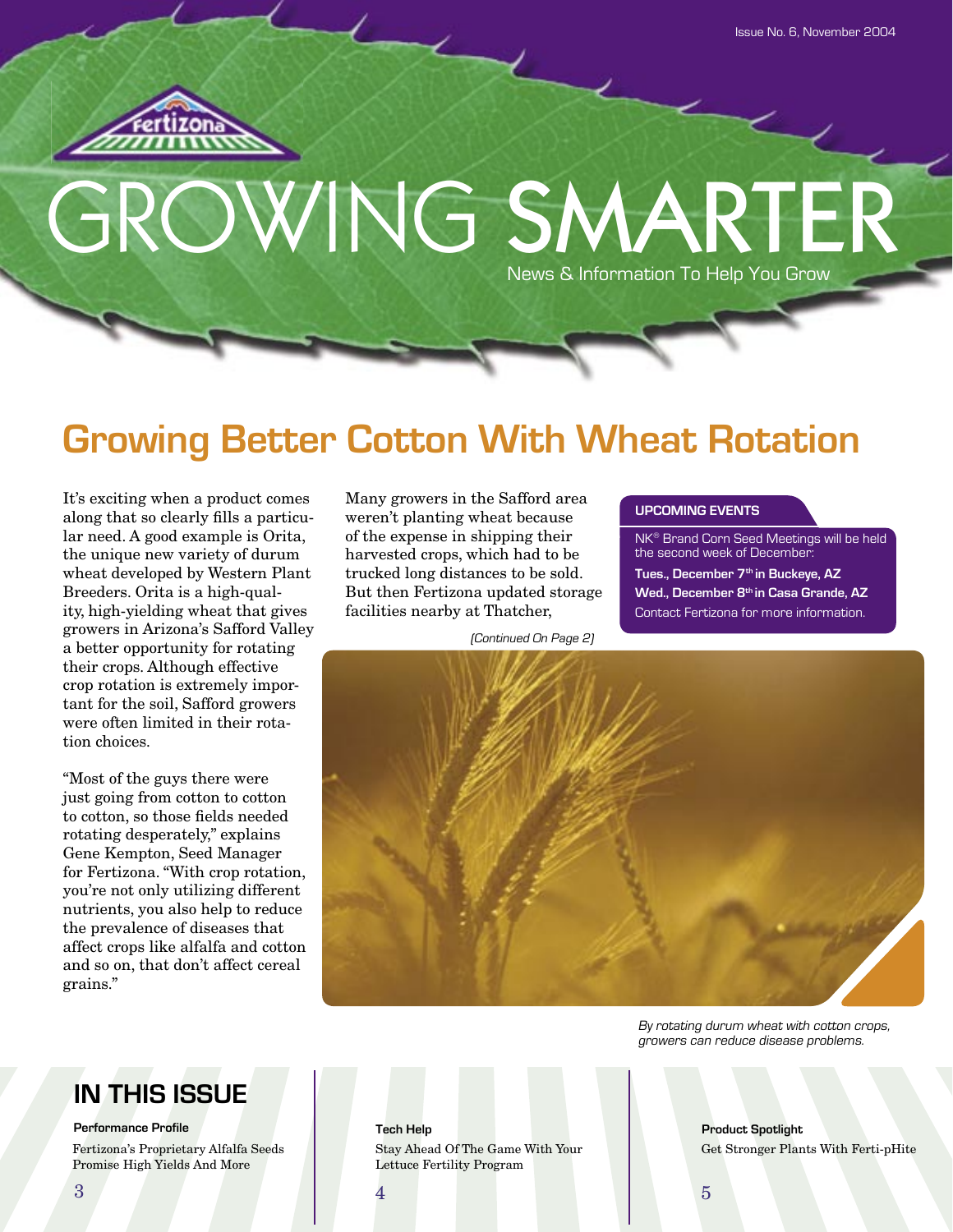# **GROWING SMARTE**

### **COMPTON'S CORNER**

# **Ag Express: Because Time Is Money**



Jim Compton, President, Fertizona

At Fertizona, we know that when you need something for your growing operation, you need it fast. That's why we own a trucking company called Ag Express, which caters exclusively to our customers. By owning our own trucking company, we can make sure deliveries occur

on time, every time. And you can be assured that Ag Express and Fertizona are constantly trying to keep delivery costs down.

Ag Express' sole business is trucking. That's all they do. With a diverse fleet of 7 trucks and 20 trailers, Ag Express handles delivery of bulk liquid and dry

fertilizer as well as packaged products like crop protection chemicals, seed and bagged fertilizer. Because we understand the ever-changing market, we are able to keep our trucking fleet up-to-date with the latest equipment so your needs are always met.

An example of this modern equipment is the portable 10-34-0 reactor, which is the only portable reactor in Arizona. We react 10-34-0 in Yuma, Willcox and Fennemore (west Phoenix) so we can provide a less expensive product that saves you a lot in delivery costs.

Another substantial benefit of having Ag Express under the Fertizona umbrella is communication. The cooperation of Fertizona's facilities, sales staff and Ag Express allows us to be able to provide accurate information about the status of orders, predicted delivery times and inventory.

**Jim Compton President, Fertizona**

### Growing Better Cotton With Wheat Rotation (Continued From Page 1)



Troy Clonts of Safford describes Orita as a high-quality durum wheat seed with good yields.

 which enabled growers to unload their crops locally, making wheat a more attractive option for a rotation program.

 $\overline{2}$ 

Then Fertizona introduced Orita a high-yielding, high-quality durum wheat to the Safford area, completing the picture.

#### **Outstanding Results**

"We were looking for a crop that would grow in the spring and then we could fallow in the summer, so that we could stack our water on our cotton acreage," says Troy Clonts, a third-generation grower in Safford. "They gave us this new durum variety to

try, and the field results look good. It grew real well."

To test the performance of Orita, Fertizona encouraged several growers in the region to plant it sideby-side with other durum varieties.

The Orita consistently showed excellent quality and high protein levels.

"There's been a lot of 13-14% protein wheat up there, with yields approaching 7,000 pounds per acre," says Gene.

"We were looking for a variety that has good yield but also high quality," adds Troy. "With this one, the protein is higher on it…the highest I had went up to 16."

New Orita gives growers a great new choice for what you want in a durum seed: quality, protein and yield, plus the benefits it provides in a rotation program with cotton.

"We didn't have any problems with it," Troy says. "It's a good variety."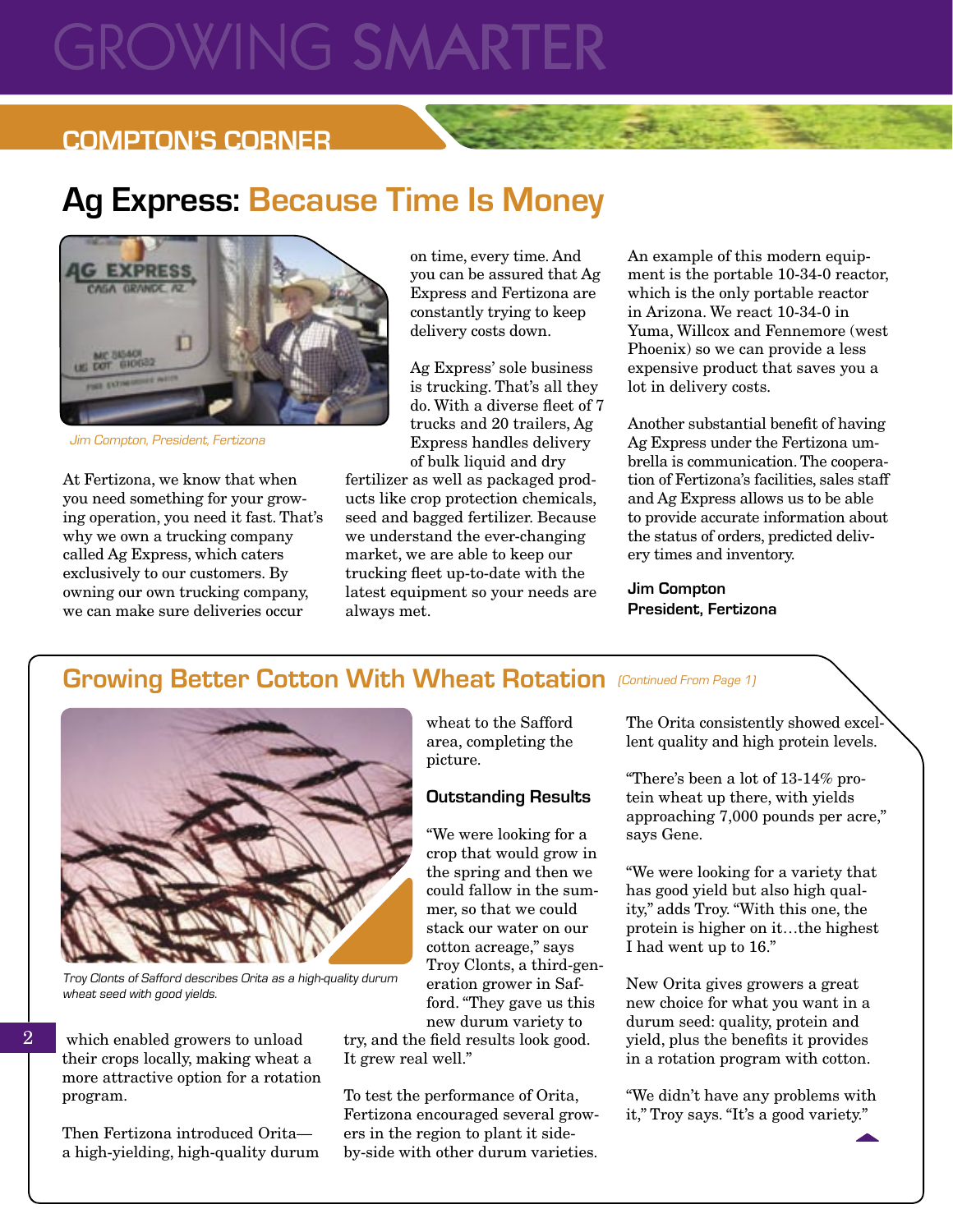## **PERFORMANCE PROFILE**

# **Fertizona's Proprietary Alfalfa Seeds Promise High Yields And More**

Isn't it great when you find a product that does more than you expected? That's how it is with Fertizona's proprietary Fertilac alfalfa seed: in addition to great yield potential, our varieties offer you a lot of other advantages.

Take Fertilac 10, Fertizona's new 10-dormancy alfalfa. It's already proven to out-yield many other popular varieties by about 5–7%, which can be more than an additional half-ton per acre. And there's more—as a 10-dormancy variety, Fertilac 10 grows much better in winter, so it starts off quicker in the spring. That means your first cuttings will generally be heavier and produce more yield than varieties that aren't growing in winter.

"Fertilac 10 starts paying back quicker than anything else," explains Gene Kempton, Seed Manager at Fertizona. "Where most alfalfas cut off in the winter months, this one will grow. Then in the

### **AG TIPS**

**Alfalfa is one crop that requires large amounts of phosphorous, potassium and sulfur to be able to achieve maximum yields. The plant nutrients are best provided in the form of a pre-plant application program. Fertizona can help with a SmartBlend® formula that will help you meet these goals. Talk to your Fertizona sales rep today.**

spring, you get that extra tonnage when the price is higher. So you get a double bonus."

Crunch the numbers: If Fertilac 10 yields an extra half-ton per acre in your February cutting, and hay



Fertizona offers several proprietary alfalfa seeds for a variety of growing conditions.

is \$120/ton, that's an extra \$60 per acre in your pocket.

#### **Pest and Disease Resistance**

Another plus for Fertilac 10 is its exceptionally high resistance to diseases and insects, compared to conventional varieties. That extra resistance is like a pre-emptive strike against common alfalfa pests, including bacterial and fusarium wilts, phytophthora root rot, spotted aphid, blue aphid and stem nematode.

Effective pest resistance is also a reason to consider Fertilac 897. Fertizona's Fertilac 897 is a blend of varieties of alfalfa characterized for resistance to alfalfa pests. As a special blend, it offers a greater range of tolerances to adverse conditions

than a single variety would. In other words, one variety contained in the blend would have stronger resistance to stem nematodes, another will have more resistance to aphids, another to root rot, and so on. That way, you're assured of a level of protection in your crop for many different pest problems.

"It's just a good work horse under a wide range of conditions," Kempton adds. "In addition to pest resistance, say you've got poor soil or you can't get the water on it when you should. All these things make Fertilac 897 a real good choice for Arizona growers."

#### **Higher Elevations**

The newest addition to the Fertilac seed line is the 804 variety. Specially bred for higher elevations and colder winter temperatures, Fertilac 804 is an excellent fit for eastern and central Arizona or New Mexico. 804 also has a higher degree of salt tolerance than other varieties. If your soil is very alkaline or has high salt levels, you can expect Fertilac 804 to grow well where other varieties may not.

"We've had very favorable results," says Kempton. "Fertilac 804 has been out-producing a variety that was prevalent for many years in the Willcox and Safford areas, by about 5-10%."

What do you want in alfalfa seed? Higher yields? Pest resistance? Less dormancy? Better growth in tough conditions? Whatever you're looking for, look to a Fertilac variety, only from Fertizona.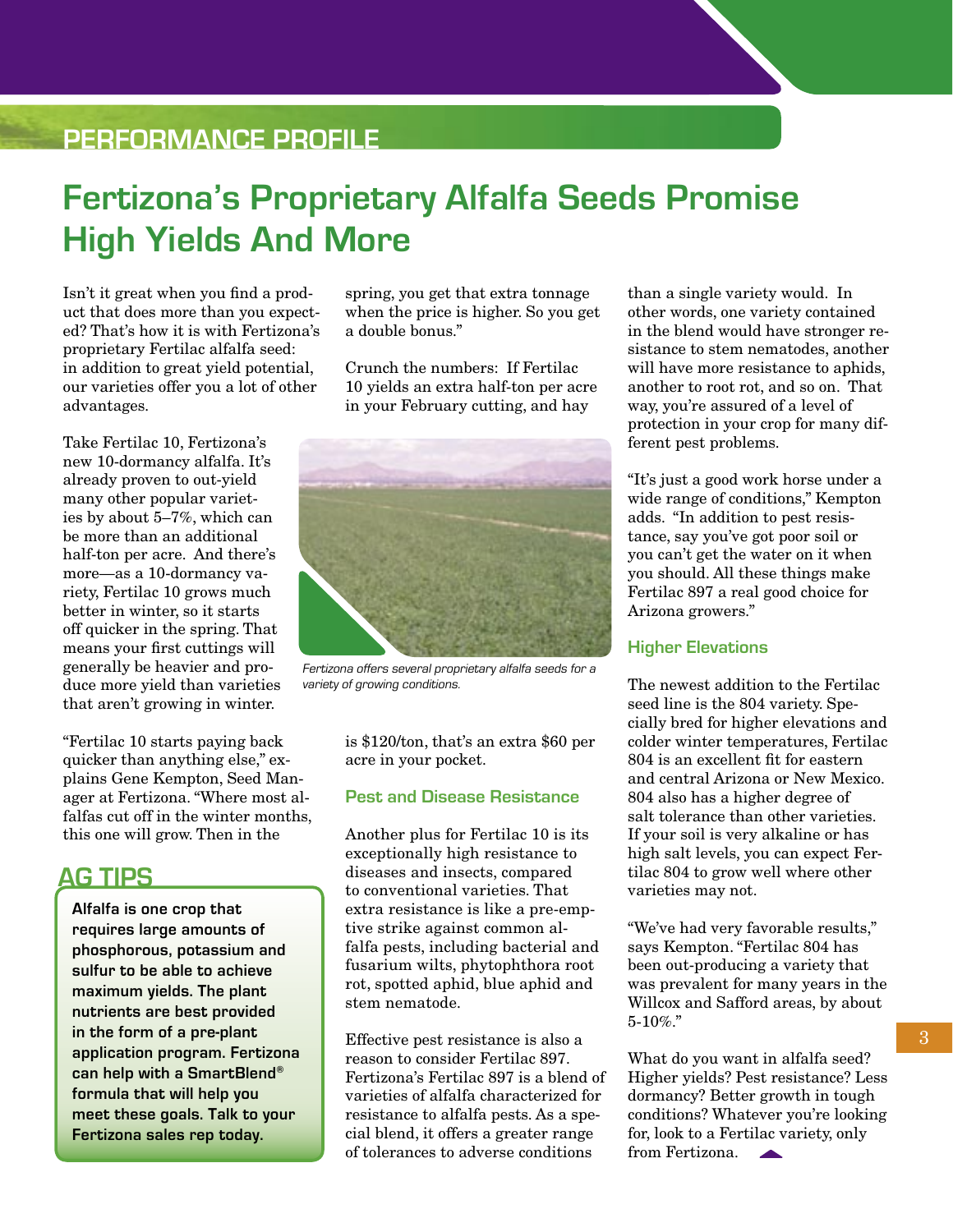# GROWING SMARTI

### **TECH HELP**

## **Stay Ahead Of The Game With Your Lettuce Fertility Program**

There are many ways to ensure a successful lettuce growing season, but according to Gordon Goodwin, the most important of these is a comprehensive fertility program.

"With lettuce, you have to make sure you stay ahead of everything," says Goodwin, field rep for Fertizona-Yuma. "Once you short a lettuce crop it's hard to play catch-up."

#### **Thin To Win**

After a preplant application of phosphate, zinc and sulfur, Goodwin offers a few recommendations for the thinning period.

"About 10 to 15 days after the lettuce has germinated growers apply what we call thinning water to soften the bed," Goodwin says. "Usually at that point we apply between 10 and 15 gallons per acre of UAN-32 or AN-20. Or if we have a salt problem or crusting issues we apply 10 or 15 gallons per acre of N-pHuric."

After the fertilizer application, growers thin the lettuce spacing them 10-12 inches apart, and then they cultivate, spike and run a sidedress program.

#### **Size Does Matter**

"As a sidedress, we'll apply between 30 to 40 gallons per acre of UAN-32 in the fall," Goodwin explains, "and then in the middle of the winter usually 60 to 70 gallons per acre of AN-20 or 65 to 75 gallons per acre of calcium ammonium nitrate, what we call CAN-17."

Goodwin explains that after that sidedress growers water the lettuce and there is normally no need to apply fertilizer. After the soil dries, growers may decide to sidedress again or just water again depending on the size of the lettuce.

If the lettuce is a good size, Goodwin recommends not sidedressing, but rather applying another 30 to 60 gallons per acre of AN-20, UAN-32 or CAN-17 in the irrigation water.

#### **The Big Finish**

"There is one more application made right before harvest, where you water again 10 to 14 days later," Goodwin adds. "Most of the time, the company that's doing the harvesting and marketing will tell the grower to apply 10 to 15 gallons per acre of CAN-17."

Lettuce is a high-value crop and has very specific needs. Goodwin explains that a solid crop nutrition



A strong fertility program is the key to a successful lettuce crop.

program can make a huge difference for the grower.

"If you stick with a good fertility program you might save days on crop time, which makes the crop a little more economical," Goodwin concludes. "If you can grow lettuce in 5 fewer days, you can save some money."

## **Crop Nutrition Recommendations for Lettuce**

| <b>Timing</b>              | <b>Fertilizer</b> | Rate                      | <b>Nutrient Provided</b> |
|----------------------------|-------------------|---------------------------|--------------------------|
| Thinning                   | <b>UAN-32</b>     | 10-15 gallons<br>per acre | Nitrogen                 |
| Thinning                   | N-pHuric*         | 10-15 gallons<br>per acre | Nitrogen                 |
| Thinning                   | AN-20             | 10-15 gallons<br>per acre | Nitrogen                 |
| <b>Sidedress</b>           | <b>UAN-32</b>     | 30-40 gallons<br>per acre | Nitrogen                 |
| Winter<br><b>Sidedress</b> | AN-20             | 60-70 gallons<br>per acre | Nitrogen                 |
| Winter<br><b>Sidedress</b> | <b>CAN-17</b>     | 65-75 gallons<br>per acre | Nitrogen                 |
| Pre-Harvest                | <b>CAN-17</b>     | 10-15 gallons<br>per acre | Nitrogen                 |

**\* Only necessary if lettuce has a salt problem or crusting issues**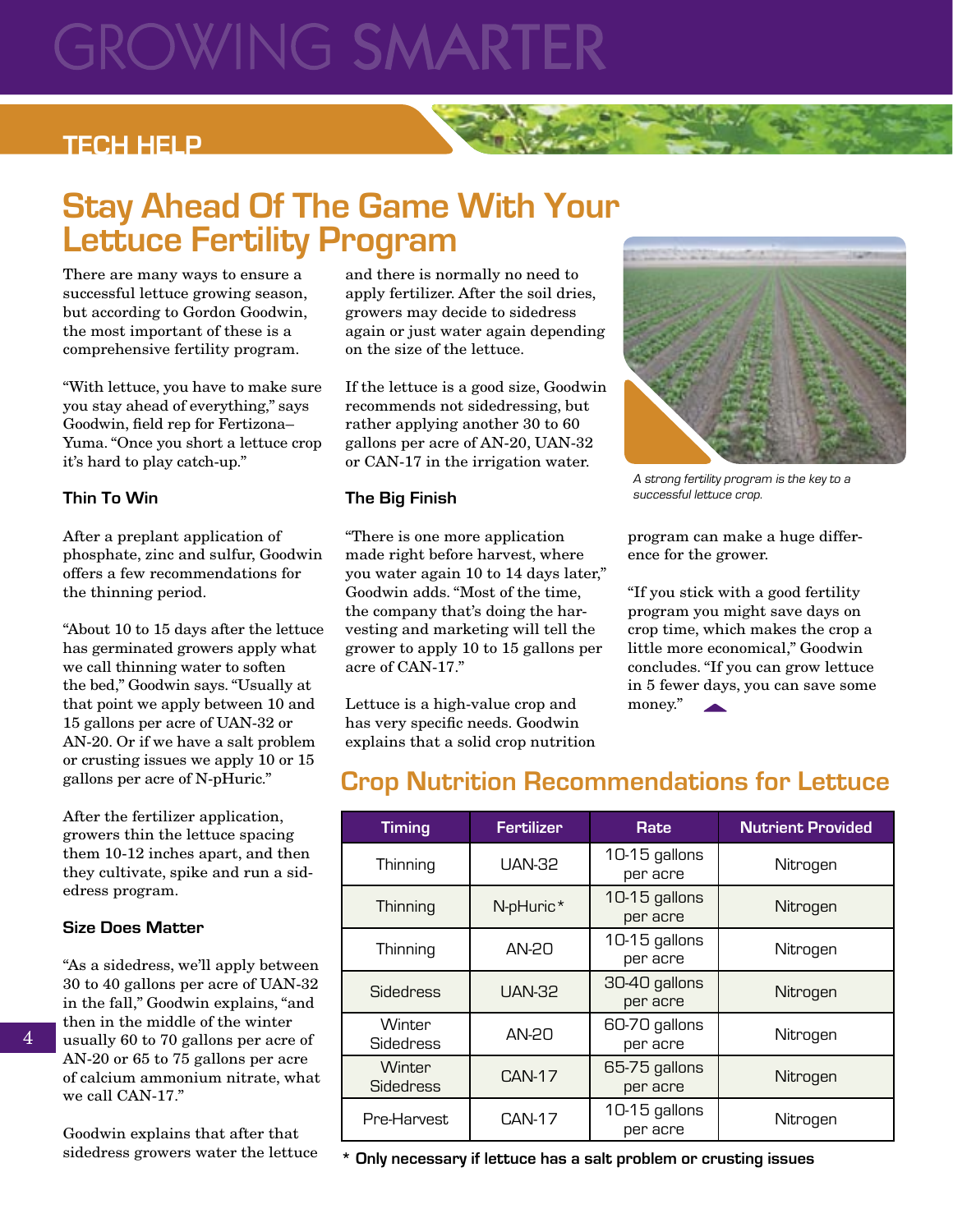### **PRODUCT SPOTLIGHT**

# **Get Stronger Plants With Ferti-pHite**

Strong plants are essential to a successful growing operation. There are many ways to ensure your crops are as strong as they can be. A new product called Ferti-pHite is another tool growers can use to give their plants an extra boost. And according to some growers, stronger plants mean better disease resistance.

"Ferti-pHite is a foliar fertilizer," says Gordon Goodwin, field rep for Fertizona-Yuma. "It is a very valuable tool because it actually makes the plant stronger, and therefore more resistant to disease problems."

Ferti-pHite is a phosphorus, potassium hydroxide-based fertilizer with a nutrient analysis of 0-28-26. Besides delivering valuable nutrients to crops, growers have noticed resistance to disease problems when using this foliar fertilizer.

#### **Give Your Plants A Boost**

"The phosphite molecule just seems to boost the plant's immune system," agrees Doyle Stewart. "We've seen lower disease incidence with this product."

Stewart is a field rep for Fertizona– Buckeye who works with growers all over the state. His growers have used a combination of fungicides and Ferti-pHite to help control diseases on melons, cabbage and spinach crops.

"We use it in combination with all different types of fungicides such as Flint®, Rally® and Quadris®," Stewart explains. "We like to use it in addition to these products because you get nutritional benefits for your plants and increased fungicidal uptake."



Doyle Stewart recommends Ferti-pHite fertilizer to make cabbage, melons and other crops stronger and therefore more resistant to diseases.

#### **Benefits For A Variety Of Crops**

Goodwin has seen the benefits of Ferti-pHite on his growers' lettuce, citrus, broccoli and cauliflower crops.

"We usually apply Ferti-pHite right before heading for lettuce, right around row closure in broccoli and cauliflower, and for citrus it's applied for spring flush, and once again on fall flush when you have a lot of new growth coming out," Goodwin explains. He recommends Ferti-pHite to maintain strong and healthy citrus trees and has even seen an increase in yields due to this program.

"One of my growers went from losing a few trees per acre a year to not losing any, and he's been doing this on his grounds for the last 4 seasons."



"Probably one of the best protective fungicide products for lettuce is Manex®," he continues. "You can tank mix that with Ferti-pHite prior to disease development. I'd recommend about 50 ounces of Manex and between 30 and 64 ounces of Ferti-pHite."

Ferti-pHite can also be used on turf and is only available from Fertizona. For more information, contact your local Fertizona field rep.

*Not for use in California. Flint is a registered trademark of Bayer. Rally is a registered trademark of Rohm and Haas. Quadris is a registered trademark of Zeneca. Manex is a registered trademark of DuPont.*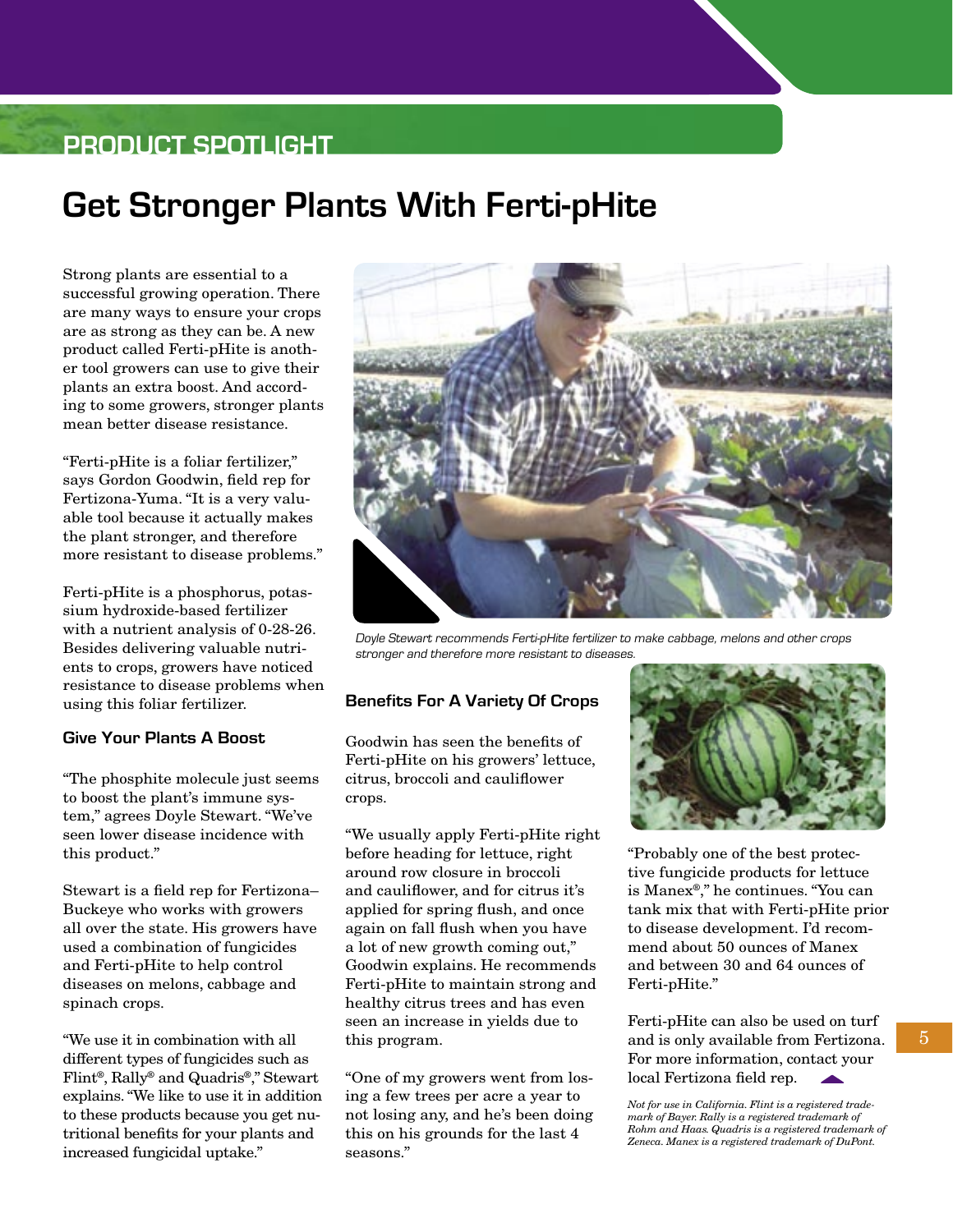# **GROWING SMARTE**

### **OPERATIONS OVERVIEW**

# **Fertizona de Mexico: Service Across The Board, Across The Border**

Fertizona has always worked hard to stay "ahead of the curve" in the latest agronomic or technological advances, continually striving to find new and better ways to serve our customers. But when you talk about adapting and moving forward, one part of Fertizona that's making huge strides is our team in Mexico.

"When we started in Mexico, things were in the Stone Age as far as plant nutrition was concerned," explains Bill Jarman, General Manager of Operations for Fertizona de Mexico. "They had one fertilizer supplier and it was government-owned. We were in serious catch-up mode."

#### **TURF TIPS**

**Now that the weather is starting to cool just a little, it would be a good time to talk to your Fertizona sales rep about a complete SmartBlend® for your turf applications this fall. A balanced fertilizer formulation will help the plants recover from the stress of summer and build strength for the winter months ahead.**

Originally, Fertizona had an office in Nogales, Arizona, not far from the border, and a large number of its customers were Mexican growers and produce brokers. After NAFTA came along (the North American Free Trade Agreement), many U.S. companies expanded their operations into Mexico, including Fertizona's biggest competitors. Naturally, we wanted to continue to serve our

customers and markets effectively, so in 1992, Fertizona decided to open offices in Mexico too.

Today the company operates facilities in three cities in Mexico–Her-

#### **Keeping Products Available**

Part of the challenge for Mexican growers, as well as suppliers, has simply been availability of products. Not being able to keep materials in



Fertizona de Mexico offers growers south of the border a variety of quality products, as well as Fertizona's legendary service.

mosillo, Ciudad Obregon and Culiacan, stretching across an area about 500 miles long in the western part of the country. Fertizona de Mexico specializes in soluble foliar fertilizers for drip-irrigation systems to the produce industry, mostly for greenhouses and independent growers. The Mexican operations also provide many varieties of seed as well as livestock feed ingredients and related products. But as diverse and sophisticated as things are now, it was a different story in 1992.

"When they opened the borders to imports back then, and we started working with local growers, we had to get them up to speed about everything," continues Jarman. "It felt like what had happened in the USA in the last 100 years in the fertilizer business has only been going on in Mexico for the last 12. But it's been very exciting—like windsurfing in a storm."

stock seems to be a classic problem in many parts of the country.

"We do our absolute best to avoid that," Jarman says firmly. "We emphasize service, and having the inventory when it's necessary, and being able to supply it at a reasonable price, is the heart of the matter."

In spite of the obstacles, Fertizona and many other organizations have helped today's Mexican growers to come a long way in terms of productivity and efficiency.

"It's been an ongoing process," Jarman adds, "but now there are some very, very progressive guys down there, and they appreciate higher quality. I think there are Mexican growers who are just as progressive as anywhere else in the world."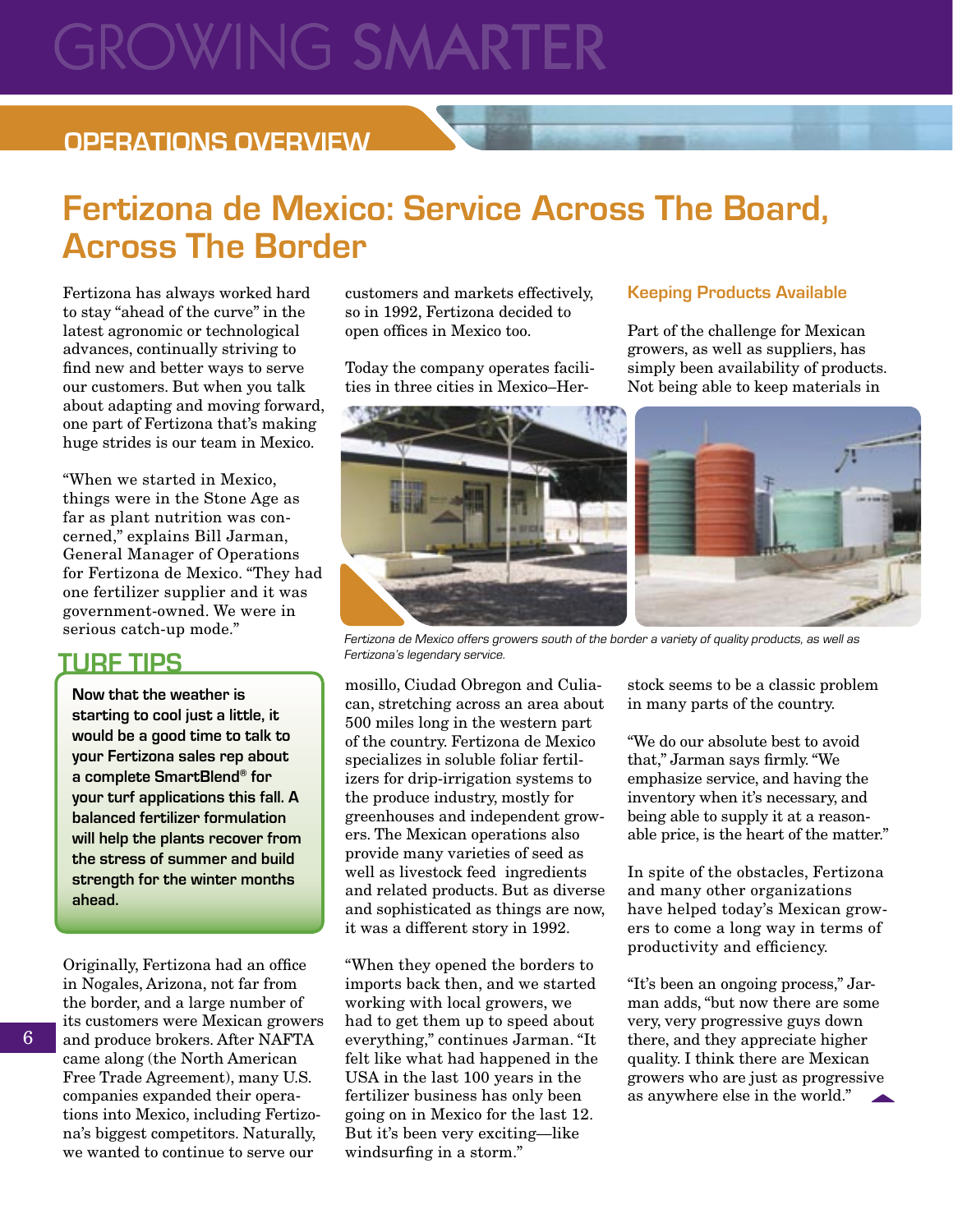# **Gene Kempton. Growing Success Close To Home**

There's an old saying, 'The apple doesn't fall far from the tree,' typically referring to children following in their family's traditions or staying close to home. That's definitely the case for Gene Kempton, Fertizona's Seed Manager.

Born and raised in Arizona, and now living in Casa Grande, Gene is a third-generation native Arizonan who grew up on a family farm. After graduating from the University of Arizona, he worked for the school's seed research department until he went into field sales. That was 35 years ago, and although Gene's zip code has stayed much the same during that time, he readily admits the industry hasn't.

"Oh, it's changed dramatically," Gene says. "It's much more scientific, and yields have at least doubled since I started selling seed. It used to be that two or three varieties kind of covered everything, but now we have all these seeds specialized to a particular locality or particular growing conditions."

Gene has been with Fertizona since 1987, and many of those changes are now business-as-usual in the seed division he manages.

"I'm responsible for ordering seed for all of the Fertizona branches, and to make sure we have product when the grower wants it," Gene explains.

"I'm also the company information center for seed," he adds. "If a fieldman has a question about a specific variety, he'll give me a call and say, 'Gene, what can you tell me about this?' I probably know at least as much about

seed and seed products as anyone else here. I certainly hope I do."

Even with all of his knowledge and experience, Gene admits a lot of his success is based on educated guesswork.



Gene Kempton is Fertizona's Seed Manager and has been working with seed for more than 35 years.

"There's a certain amount of secondguessing about what the growers will want," he says. "I'm getting seed in now that nobody has actually ordered yet, so

we try to determine what they're going to want so we can have it on the floor. That's one of the challenges."

Fortunately, Gene and his field people are very good at accurately predicting what growers will need.

"I like to refer to it as making a calculated guess, and then working like the devil to make it look like you knew what you were doing," he adds with a smile.

Stocking and recommending the right seed varieties are some of Gene's special talents, considering that Fertizona offers dozens of wheat and alfalfa varieties and some 30 types of cotton seed.

"All of those varieties are good, so you have to look at the grower's situation and help him decide what's the best one for him," Gene says.

When he's not busy helping growers or salespeople, Gene enjoys fishing and watching NASCAR, but his number-one hobby is traveling with his wife, Ann, in their motor home. Married for 37 years, Gene and Ann have three children and four grandchildren, all living in Arizona.

Asked what he likes best about his job, Gene says, "Pretty much everything. To me it's not just a job, it's something I truly enjoy. I hope to continue to do this for as long as I want." We hope he does, too.

#### **NEW EMPLOYEES**

Fertizona would like to welcome the following people to the Fertizona team. **Jose Gonzales — Ag Express, Driver Jesus Orona — Roll, Driver Jose Arvallo — Roll, Driver Cory Scherting — Fennemore, Yard Manager Linda Kanzler — Casa Grande, Accounts Receivable Carlos Murrieta — San Tan, Driver Ernesto Mendoza — Ag Express, Reactor Assistant Jerry Kimbrell— Fennemore, Driver David Rodgers — Fennemore, Driver David Parnell — Willcox, Ag Sales Person Ryan Bremmon — Willcox, Mixer And Driver**